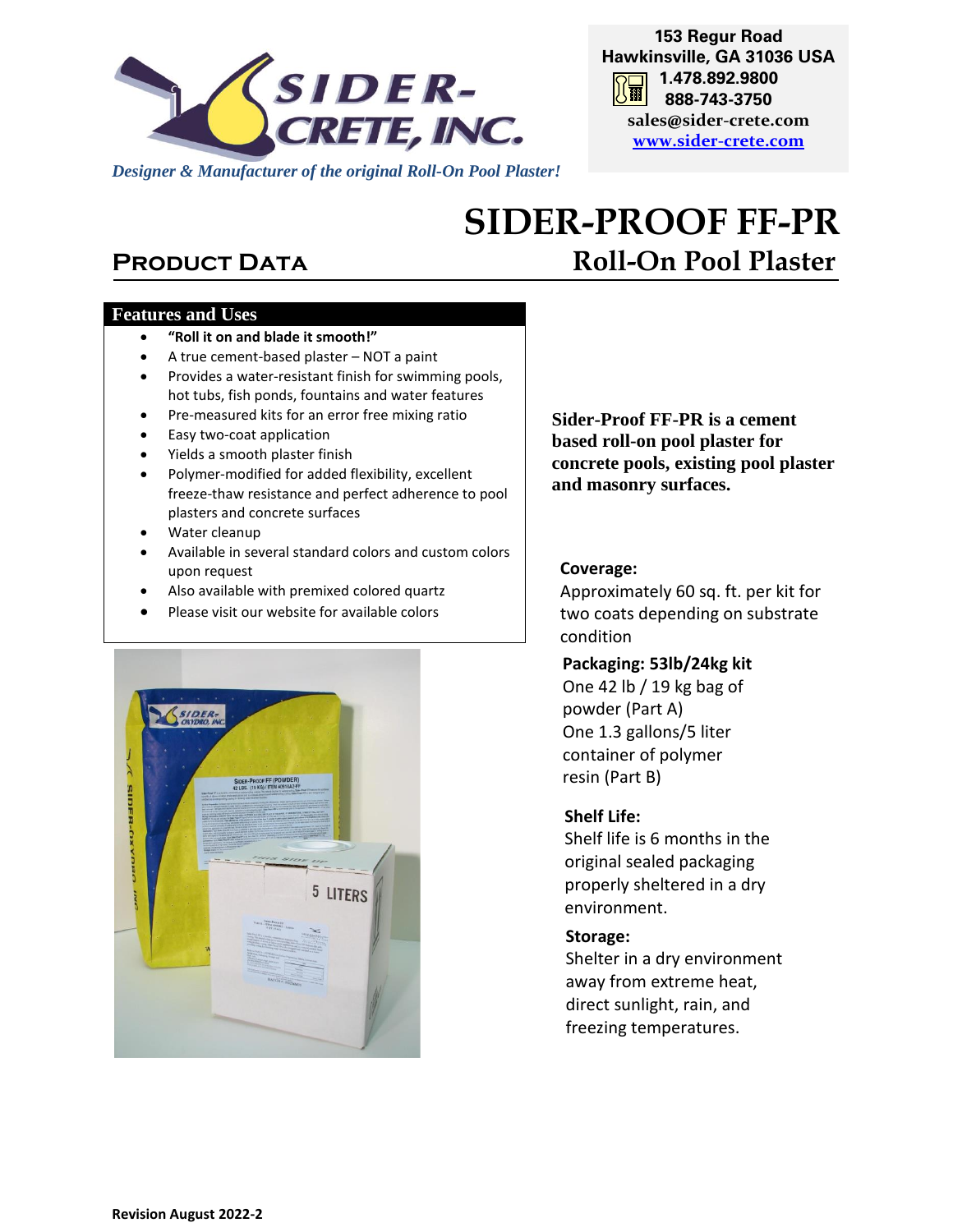#### **Surface Preparation**

#### **Approved Surfaces**

Existing unpainted pool plaster, marcite, poured concrete (with basecoat), gunite & shotcrete pools (with basecoat), concrete blocks (with basecoat), ICF – Insulated Concrete Forms (with base coat) and most any other masonry surfaces (call us for details if unsure of existing surface).

❖ This coating **cannot** be applied to painted surfaces, steel or fiberglass surfaces.

#### **Surface Preparation**

Existing plaster, concrete or masonry surfaces must be solid, sound and free of all bond inhibiting materials including dirt, algae, efflorescence, release agents, grease, oils and other foreign particles. Remove paint and loose/damaged materials by water blasting, sandblasting or mechanical wire brushing. A pressure wash then an acid-wash/acid-etch is required to expose the aggregate and provide a proper mechanical bond followed by the application of a neutralizing treatment (example: TSP). Damages, loose plaster, indentions, high stress areas and cracks in the existing surface must be repaired using **Sider-Repair** prior to the application of **Sider-Proof FF-PR**. Apply a layer of tape to all jets, returns, drains and tiles to protect from the coating. Ensure that the existing plaster or surface has been dampened and is humid but not wet to the touch.

**Note:** For new gunite/shotcrete construction, you may apply **Sider-Repair** as a leveling base-coat prior the application of **Sider-Proof FF-PR** to level deep surfaces. Over new poured concrete construction, the application of **Power-Base ICF** as a base-coat (along with a reinforcing mesh for high stress areas prominent to crack development) is recommended prior to the application of **Sider-Proof FF-PR**.

**Note:** Prior to draining your swimming pool, inquire about elevated levels of ground water and certain local conditions that may create permanent damage by pushing the pool out of the ground if left empty. Sider-Crete, Inc. will not be held liable for any damages caused by such occurrence and any other related occurrences.

#### **Mixing Instructions**

#### **ENSURE THAT THE MATERIAL IS STORED AWAY FROM DIRECT SUNLIGHT OR EXTREME HEAT TO PREVENT RAPID SETTING OF THE MATERIAL.**

Shake well and pour the **Sider-Proof FF-PR** liquid into a clean 5 gallon pail, then add half of the bag of powder. Mix with a drill and mixing paddle for 10 to 20 seconds, then add the rest of the powder and continue mixing for ~3 minutes to yield a good plasticity and homogeneous mix. For optimal results, always pour the liquid component first then add the powder while mixing. It is recommended to use a low speed drill and keep the mixing paddle at the bottom of the pail to prevent air entrainment in the mix. Do not add any products in the mix; but you may add up to a ½ cup of cool clean water to achieve a desired workability. Do not water-down the material in excess as it will prevent the application of the required thickness.

If the material thickens (false set) in the mixing pail during the application process, you may add 1oz to 2oz of cool clean water and remix the material to achieve the desired consistency. The thickness of the applied material in two coats will be between 3/16" (min.) to a 1/4" (max), with each coat of equal thickness to ensure proper hardness. If necessary, additional coats of equal thickness may be applied according to the same procedures and drying time (contact Sider-Crete, Inc. for more details). Do not use partially set or frozen material in the mix.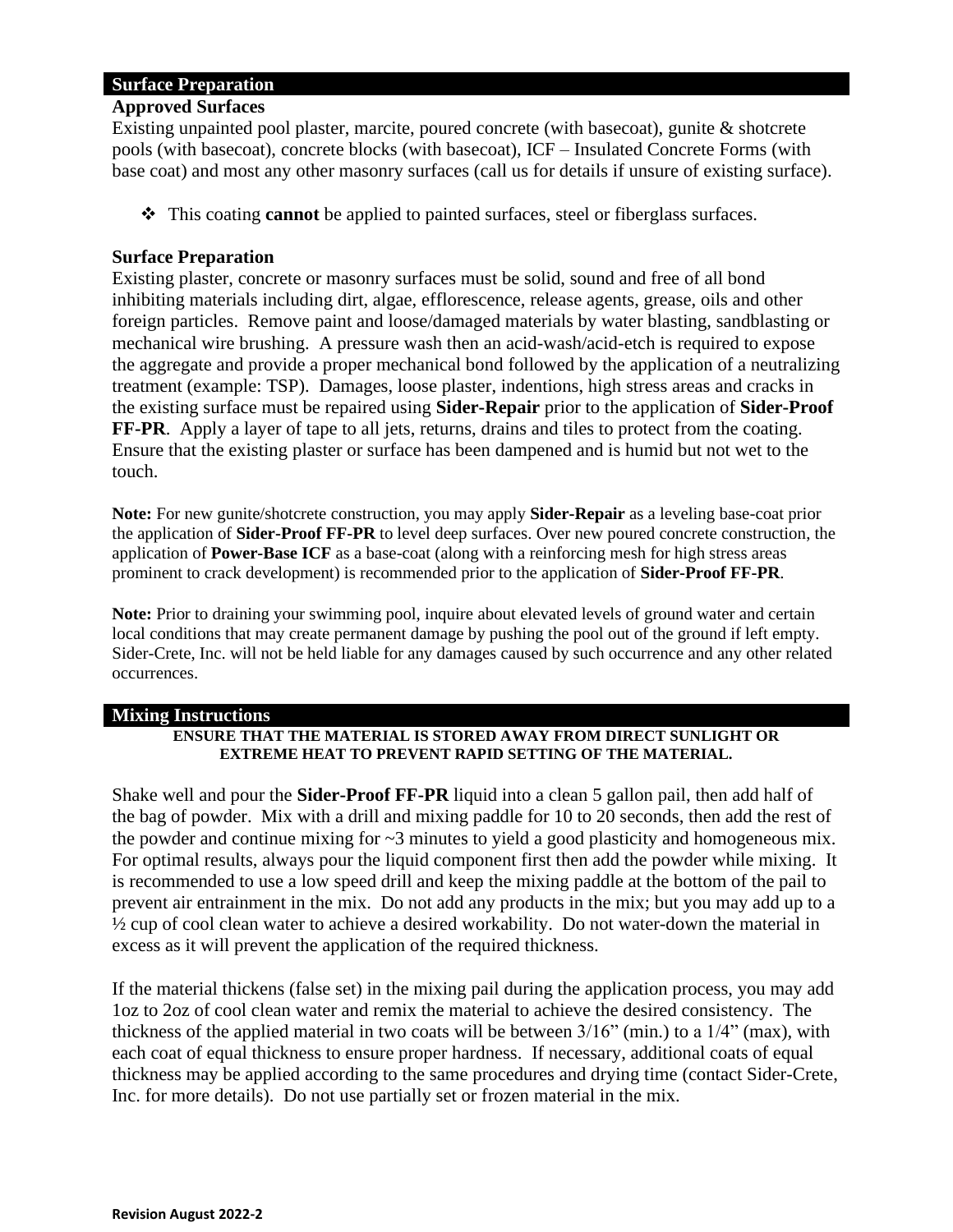#### **Application**

#### **IT IS RECOMMENDED TO PERFORM THE APPLICATION EARLY MORNING OR DURING COOLER TEMPERATURES TO PREVENT RAPID SETTING OF THE MATERIAL.**

**Sider-Proof FF-PR** is applied on existing pool plaster, concrete or masonry substrates (Powerbase base-coat may be necessary) in two coats. The thickness of the applied material in two coats will be 3/16" (min) to a 1/4" (max) with each coat of equal thickness to ensure proper hardness. Additional coats of equal thickness may be applied if necessary.

Apply when ambient and shell/surface temperatures are above  $45^{\circ}$  F ( $8^{\circ}$  C) during application and drying period. Do not apply to overheated, excessively dry or frozen substrate, or during periods of high winds. Mist as necessary to prevent rapid drying in high temperature applications. Do not allow more than 5 days between coats.

Once mixed, dip the roller directly into the mixing pail; do not use a roller pan. Apply the first coat with a paint roller and roll smoothly; then immediately and simultaneously smooth the coating with the MagicTrowel® from bottom-to-top for the walls and side-to-side for the floor (remove the cover from the MagicTrowel<sup>®</sup>). Keep the rubber blade on the MagicTrowel<sup>®</sup> continuously clean and wet. Allow for a slight rough finish on the first coat to ensure proper mechanical adherence of the second coat. Do not roll over applied material that has already started to set as it will damage it.

Allow the first coat to dry for approximately 24 hours (depending on ambient conditions) prior to the application of the second coat; however, do not allow more than 5 days between coats. Apply the second coat in the same manner as the first coat. Apply the second coat with a paint roller and roll smoothly, then immediately smooth the coating with the MagicTrowel®. For details, corners, steps and edges, sponge floating may be used to render a smooth finish.

To expose the quartz for the **Sider-Proof FF-PR** in the **Speckled Colors** (premixed with colored quartz), during the application of the second coat, sponge float the coating as it starts to set by lightly misting the surface with water (using a hand-held spray bottle) and gently rubbing the coating in a circular motion with a damp grout sponge, until the quartz are evenly revealed.

Tips:

- ❖ It is recommended to apply each coat continuously to prevent 'cold joints'. If the project is too large to complete each coat continuously, then a tile break may be installed.
- ❖ To render a very smooth finish, using a spray bottle, lightly mist the surface with clean water while using the MagicTrowel<sup>®</sup>.
- ❖ After 24 hours to 48 hours of drying time following the second coat, any rough areas may be sanded with a fine grit sand paper for a smooth finish.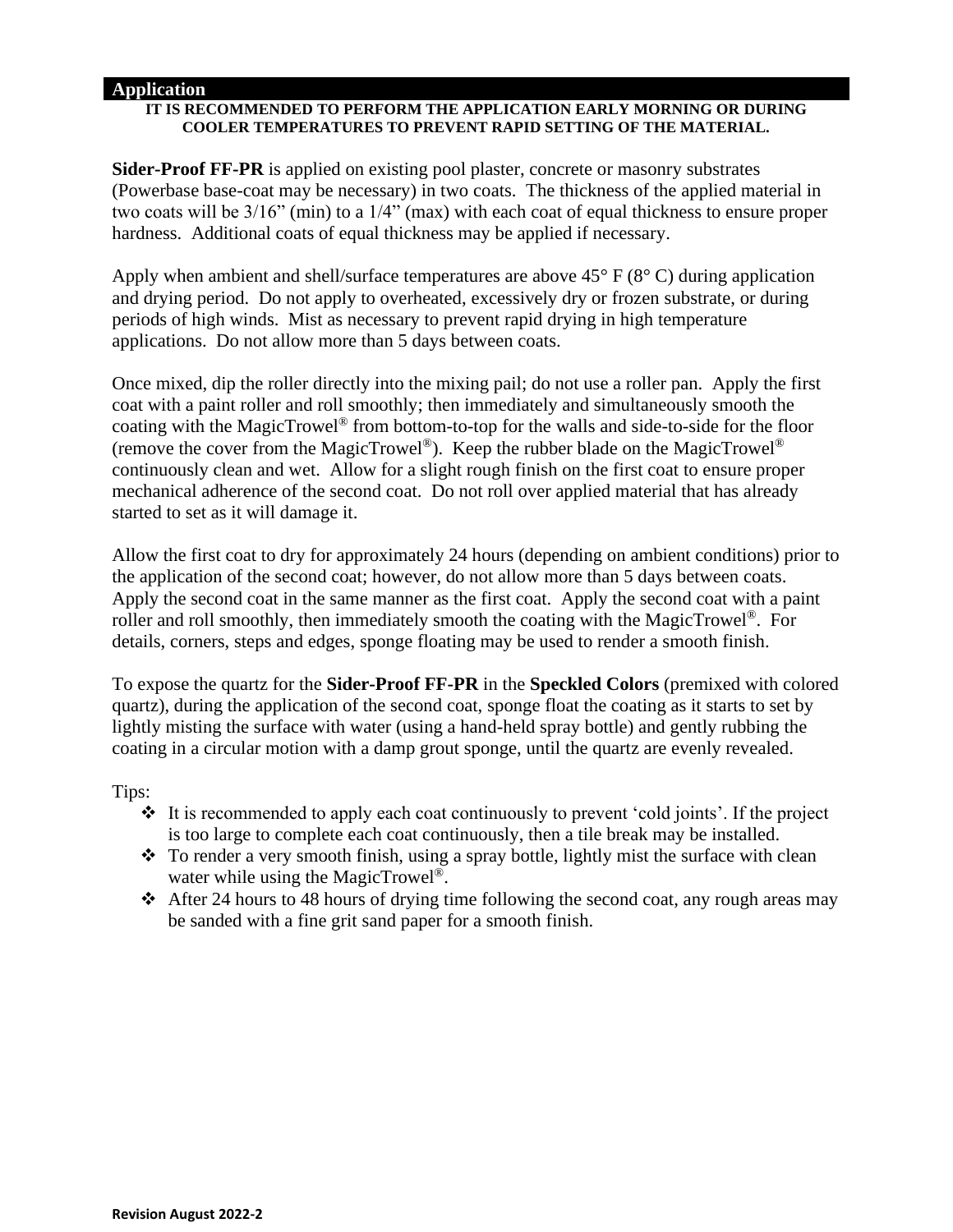#### **Start-Up Procedures**

Allow **Sider-Proof FF-PR** to fully dry (minimum 48 hrs - depending on ambient temperatures) prior to filling the pool with clean water.

Additional drying time is recommended for indoor projects or projects in cooler ambient temperatures. Ensure that all signs of dampness in **Sider-Proof FF-PR** have dried and the coating is uniform in color.

Regardless of the amount of time the coating has air-dried, the following instructions must be followed starting with day 1.

At no time should any person or pets be allowed in the pool during the fill and start-up process.

For all pools, it is recommended to pre-dilute all chemicals with pool water in a pail prior to adding to the pool water. To ensure years of long-lasting durability, continually maintain a balanced water chemistry.

#### **RECOMMENDATIONS**

The pool will start to **hydrate** immediately after mixing, with the majority of hydration taking place within the first 28 days. This critical time period is when a finish is most susceptible to staining, scaling and discoloration.

Proper start-up procedures including constant monitoring and adjusting of the pool water is mandatory.

Due to unique local water conditions and environmental factors, parts of these recommended start-up procedures may need to be modified to protect the pool finish. For example: filling the pool with extremely low calcium hardness, low pH or low total alkalinity levels may necessitate changes to these procedures. Monitored chemical adjustments will be mandatory *during the service life of the pool surface.* 

#### **ALWAYS ADD A CHEMICAL TO WATER, NEVER WATER TO THE CHEMICAL**

#### **POOL FILLING DAY PREPARATION STEPS**

- **1.** Make sure the filtration equipment is operational.
- **2.** Remove all floor return heads and directional eyeballs *(if appropriate and recommended in your geographical area.)*
- **3.** Place a clean cloth on the end of the hose and place the hose in the main drain to prevent damage to the surface. If a water truck is required, 36 inches (90 cm) of water should be placed at the deepest area for the water cushion.
- **4.** Fill the pool to the middle of the skimmer or specified water level without interruption as rapidly as possible with clean potable water to help prevent a bowl ring.
- **5.** At no time should any person or pets be allowed in the pool during fill. Do not allow any external sources of water to enter the pool to help prevent streaking.
- **6.** Test fill water for pH, alkalinity, calcium hardness and metals. Record test results.
- **7.** Start the filtration system immediately when the pool is full to the middle of the skimmer or specified water level.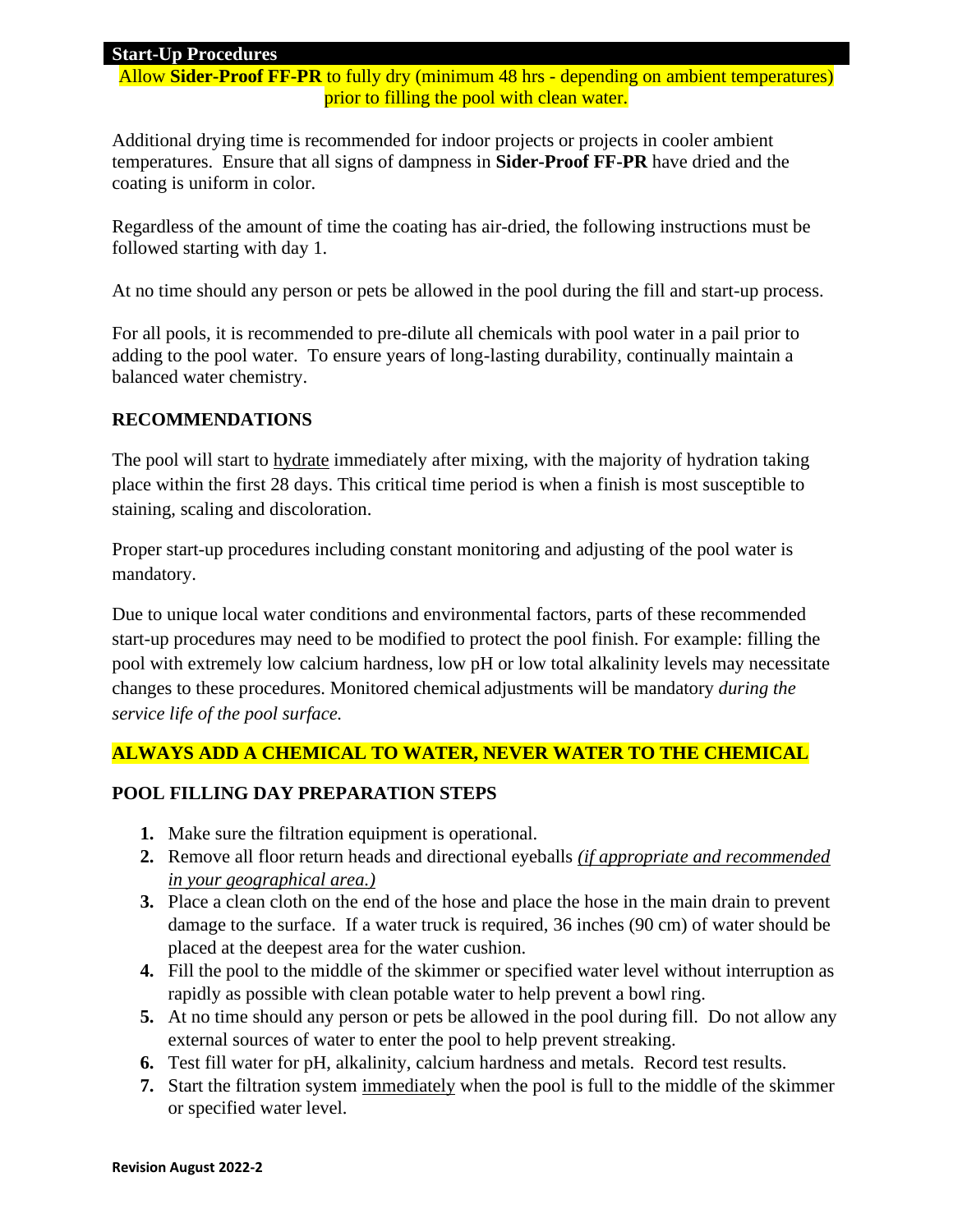## **Start-Up Process:**

#### **Day 1**

- 1. Once filled, pre-dilute and add a quality sequestering agent using the recommended initial start-up dosage per the sequestering agent's manufacturer.
- 2. High alkalinity should be adjusted to 80 ppm using pre-diluted Muriatic Acid (31-33% Hydrochloric acid). Always pre-dilute the acid by adding it to a five-gallon (19 L) Bucket of pool water.
- 3. Low Alkalinity should be adjusted to 80 ppm using sodium bicarbonate (baking soda).
- 4. pH should be reduced to 7.2 to 7.6 adding pre-diluted Muriatic Acid.
- 5. Operate filtration system continuously for a minimum of 5 days.
- 6. You may use a soft bristle brush to stir/remove any calcium or other deposits
- 7. DO NOT add chlorine for 5 days
- 8. DO NOT turn on pool heater for 5 days

#### **Day 2**

- 1. Test pH, Alkalinity and Calcium Hardness and repeat steps 2-8 of **Day 1**.
- 2. Once the alkalinity is adjusted to 80 ppm and the pH is adjusted to 7.2 to 7.6, then adjust calcium hardness levels to a minimum of 150 ppm. (CAUTION: Adjustments requiring more than 20lb. of CaCl² should be pre-diluted and added in 10lb. increments- morning and afternoon.)

#### **Day 3 & 4**

1. Test pH, Alkalinity and Calcium Hardness and repeat steps 2-8 of **Day 1**.

#### **Day 5**

- 1. Test pH, Alkalinity and Calcium Hardness and repeat steps 2-8 of **Day 1**
- 2. Pre-diluted chlorine may be added to achieve 1.5 to 3 ppm.
- 3. Return filtration system to normal schedule

#### **Day 6 to Day 28**

- 1. Test pH, Alkalinity and Calcium Hardness and repeat steps 2-8 of **Day 1**.
- 2. Calcium levels should be adjusted slowly over the 28-day period not to exceed 200 ppm.
- 3. Adjust Cyanuric acid levels to 30 to 50 ppm based on the primary sanitizer of the pool (pre-dissolve and add through the skimmer).
- 4. **After Day 14** - For Salt chlorination systems, you may add salt.Predilute the salt to prevent it from landing & stagnating on the bottom and eroding the plaster.

#### **Daily Water Chemistry After 28 Days**

- Free Chlorine  $= 1$  to 3 ppm
- Total Chlorine  $= 1$  to 3 ppm
- Sequestering Agent as per Manufacturer's directions
- $pH = 7.2$  to 7.6
- Total Alkalinity  $= 80$  to 120 ppm
- Calcium hardness  $= 200$  to 400 ppm
- Cyanuric acid = 30 to 50 ppm (100 ppm is max)

#### **Revision January 2022 – 1**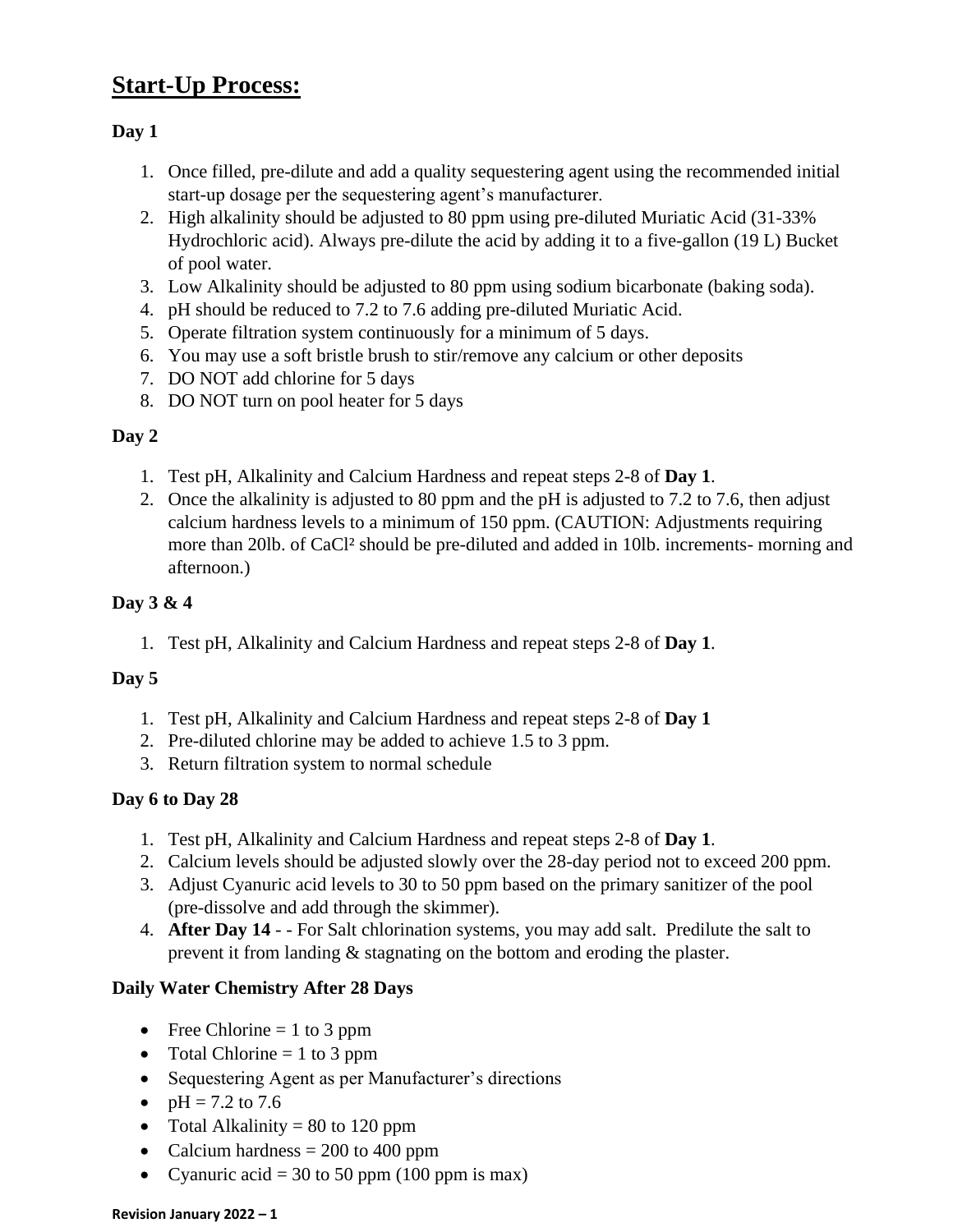- TDS = 300 to 1800 ppm (non-salt pools)
- Salt Level= according to the manufacturer recommendations (Salt chlorination ONLY)
- ➢ **Do not** add salt for 14 days in salt water systems
- ➢ **Do not** hard-bristle brush the coating or allow anything abrasive against the coating for 14 days.
- ➢ You may use a soft bristle brush to stir/remove any calcium or other deposits
- ➢ **Do not** use a manual wheeled vacuum system for 14 days.
- ➢ **Do not** use an automatic pool cleaner for four weeks.
- ➢ Additional drying time is recommended for indoor projects or during cooler temperatures.

#### **Recommended Tools**

- **Drill:** DeWalt ½", Type 3, 7.8 A / 450 rpm or similar
- **Paddle:** Large square mortar paddle (not small paint) paddle)
- **Pail:** 5-gallon or larger plastic pail
- **Roller:** 9" shed-resistant fabric,  $3/8$ " to  $1/2$ " nap
- **MagicTrowel®** (right photo)**:** Available in a 12" and 18" from Sider-Crete, Inc.
- **Sponge:** Masonry/grout sponge
- **Sanding Sponge:** Fine/Medium grit sanding sponge

#### **Limitations**



Apply when ambient and shell/surface temperatures are above 45° F (8° C) during application and drying period. Do not apply to overheated, excessively dry or frozen substrate, or during periods of high winds. Mist as necessary to prevent rapid drying in high temperature applications. Do not allow more than 5 days between coats. Due to the natural ingredients which make up **Sider-Proof FF-PR** or the nature of the substrate, the development of efflorescence may naturally occur and appear on the surface of **Sider-Proof FF-PR**. **Sider-Proof FF-PR** may remain out of the water as long as desired without the risk of *check-cracking*; however, the coating will continue to harden and reach full cure once underwater.

This coating **cannot** be applied to painted surfaces, steel or fiberglass surfaces.

Note: Due to the natural ingredients which make-up **Sider Proof FF-PR,** the use of colors or the nature of the substrate, the development of efflorescence may naturally occur and appear on the surface. Final texture and color of installed material may vary due to its composition and variations in application tools and techniques, weather and lighting conditions, and other factors beyond the control of the manufacturer. Sider-Crete, Inc. assumes no liability for variations caused by conditions beyond its control.

#### **Clean Up**

Clean tools and equipment with water after use prior to drying. Clean up and remove all debris and materials from the site caused by the installation and dispose of according to federal, state and local regulations in an approved landfill.

#### **Health and Safety**

KEEP OUT OF REACH OF CHILDREN AND ANIMALS. Product is alkaline and may burn or irritate upon contact with eyes or skin. Do not ingest and the use of safety goggles, rubber gloves, and dust respirator is recommended. This product contains crystalline silica. Mix outside or in a well ventilated area and take measures to contain and reduce the dust. A Material Safety Data Sheet is available by calling 1.478.892.9800 during our standard business hours.